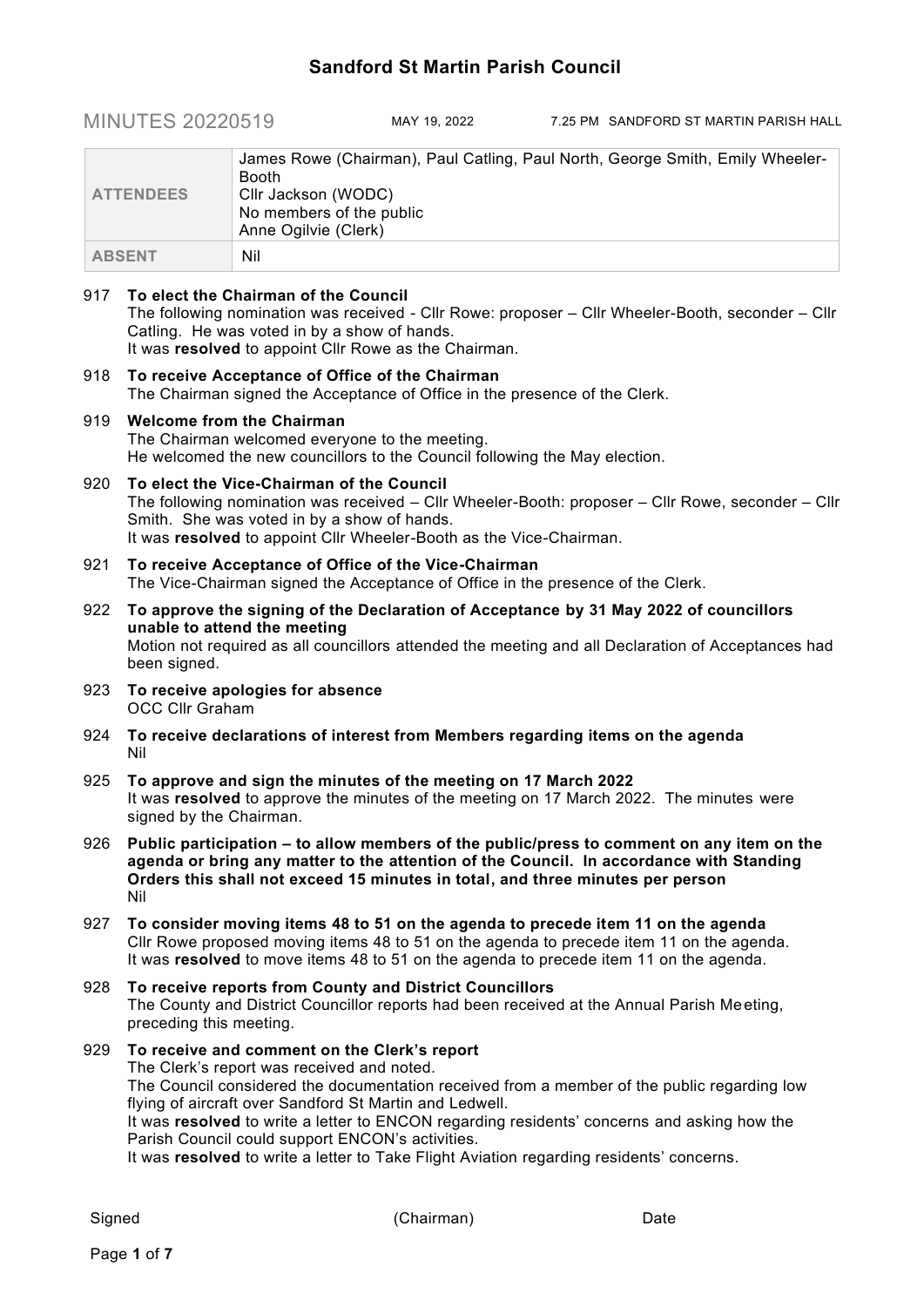# **Sandford St Martin Parish Council**

# 930 **Planning and Enforcement**

**22/01132/S73 –** Variation of condition 2 of planning permission 20/02531/HHD to allow for an enlarged underground garage/storage and provision of a service corridor Millers Barn, Mill Lane, Sandford St Martin The council had no comment on this planning application.

#### 931 **Planning and Enforcement Any planning applications or enforcement notices received before date of meeting** Nil

#### 932 **Update of previous planning applications and enforcement actions 22/00310/HHD** - Construction of detached summerhouse to replace existing wendy house and sheds Cricket Field Cottage, Ledwell Road, Sandford St Martin – Approved, 31/03/22 **22/00603/HHD** – Replacement of an existing rear window with a half glazed timber stable door Old Dairy Barn, Manor Road, Sandford St Martin – Awaiting decision **22/00987/HHD** – Solar panels on garage roof Green Rise, Ledwell – Under consideration

- 933 **To receive update from Cllr Wheeler-Booth regarding the Platinum Jubilee celebrations** Cllr Wheeler-Booth gave an update to the meeting. She noted that the working party is arranging a "bring your own lunch" event from 12 noon to 2pm on 05 June, with a toast at 1pm.
- 934 **To consider arranging a Duty of Care tree survey for trees on Parish Council controlled land** It was **resolved** to delegate authority to the Clerk to obtain costs for a Duty of Care tree survey and to order the works if the cost is up to and including £200. It was **resolved** that the Clerk wil contact the Council for further instruction if the cost is over £200.
- 935 **To consider asset repairs/replacements required and agree actions** The works required were discussed. It was **resolved** to create a list of works required in the Parish, and that Cllr Rowe would try to find a suitable contractor to undertake the works.

It was **resolved** that Cllr North will put a notice on the bench at Ledwell indicating the Council's intention to remove the bench due to its condition, and that the bench will be removed if no responses have been received over a period of one month.

936 **To approve that from 19 May 2022 until the next relevant Annual Meeting of the Council that the Council is eligible to use and adopt the General Power of Competence (Localism Act 2011, ss1-8) as the total number of elected councillors in the 2022 election was greater than two-thirds of the total number of seats on the Council, and the Council has a qualified Clerk as defined in The Parish Councils (General Power of Competence) (Prescribed Conditions) Order 2012, sch 2**

It was **resolved** that from 19 May 2022 until the next relevant Annual Meeting of the Council that the Council is eligible to use and adopt the General Power of Competence (Localism Act 2011, ss1-8) as the total number of elected councillors in the 2022 election was greater than two-thirds of the total number of seats on the Council, and the Council has a qualified Clerk as defined in The Parish Councils (General Power of Competence) (Prescribed Conditions) Order 2012, sch 2.

- 937 **To review existing committees and agree terms of reference** It was noted that there were no existing committees.
- 938 **To create committees required to carry out Council business and agree terms of reference** It was **resolved** that no committees were required to carry out Council business.
- 939 **To appoint Members to serve on committees** Motion not required as no committees created.
- 940 **To review existing working groups and agree terms of reference** It was **resolved** to keep the following working group: Platinum Jubilee Working Group. It was **resolved** to approve the Terms of Reference for this working group.

Signed Date (Chairman) Date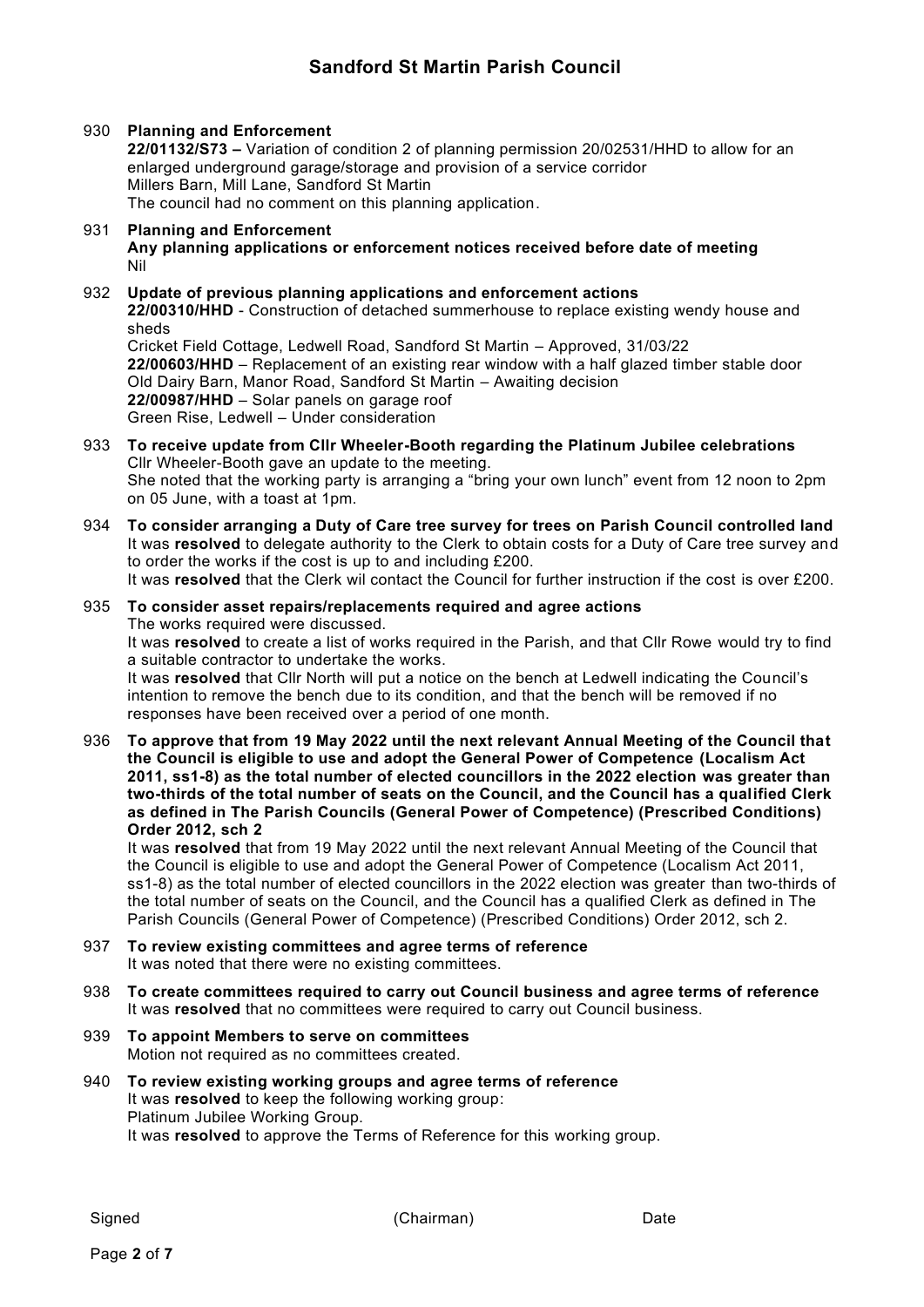941 **To create working groups required to carry out Council business and agree terms of reference**

It was **resolved** that no new working groups were required to carry out Council business.

- 942 **To appoint Members to serve on working groups** It was **resolved** to appoint the following members to the Platinum Jubilee Working Group: Cllr Wheeler-Booth, Clerk
- 943 **To appoint lead councillors and agree terms of reference** It was **resolved** to appoint the following lead councillor: Finance and Governance – Cllr North It was **resolved** to delegate authority to the Clerk to create Terms of Reference for approval at the September council meeting.
- 944 **To review and approve delegation arrangements to external committees and other local authorities**

There are no delegation arrangements to external committees and other local authorities.

- 945 **To review and approve delegation arrangements to staff** It was **resolved** to approve the current delegation arrangements to the Clerk, as listed in Standing Orders, Financial Regulations, the job description, approved policies and procedures , and those approved at council meetings.
- 946 **To review arrangements (including legal arrangements) with other local authorities, not-forprofit bodies and businesses** There are no arrangements (including legal arrangements) with other local authorities, not-for-profit bodies and businesses.
- 947 **To review and adopt Standing Orders** It was **resolved** to adopt the Standing Orders.
- 948 **To review and adopt Financial Regulations** It was **resolved** to adopt the Financial Regulations.
- 949 **To review and approve the Council's complaints procedures** It was **resolved** to approve the Council's complaints procedures.
- 950 **To review and approve the dates of review of all Council policies, procedures and notices to include the Council's policies and practices in respect of its obligations under freedom of information and data protection legislation, the Council's policy for dealing with the press and media, and the Council's employment policies and procedures** It was **resolved** to approve the dates of review of all Council policies, procedures and notices to include the Council's policies and practices in respect of its obligations under freedom of information and data protection legislation, the Council's policy for dealing with the press and media, and the Council's employment policies and procedures.
- 951 **To review representation on, or work with, external bodies and arrangements for reporting back to Council**

There is no representation on, or work with external bodies.

- 952 **To review and approve the inventory of land owned or maintained by the Council** It was **resolved** to approve the inventory of land owned or maintained by the Council.
- 953 **To receive and comment on the asset inspection on 22 March 2022 undertaken by Cllr North** The report on the asset inspection by Cllr North was received and noted.
- 954 **To review and approve the asset register** It was **resolved** to approve the asset register.
- 955 **To review and approve the Council insurance policy and renewal agreement** The Clerk reported that the current insurer had withdrawn from the market and that new insurance cover was being sought. One quotation had been received by the date of the meeting. The renewal date is 01 June 2022.

It was **resolved** to appoint Zurich Insurance as the new insurer from 01 June 2022, total cost £241.00.

Signed Date (Chairman) Date

Page **3** of **7**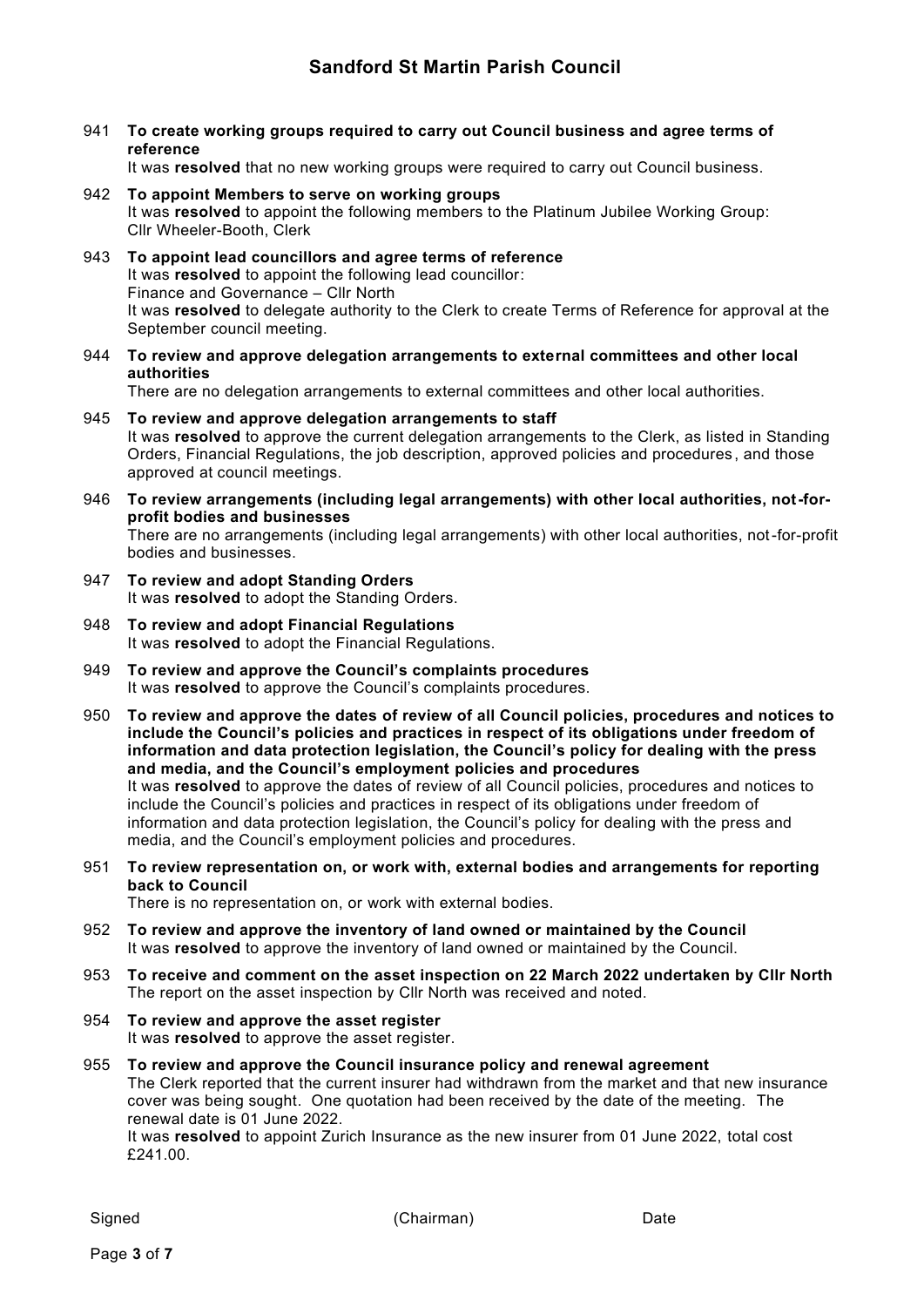# **Sandford St Martin Parish Council**

- 956 **To review and approve Council's and staff subscriptions to other bodies** It was **resolved** to approve the following Council and staff subscriptions to other bodies: Community First Oxfordshire (CFO) Oxfordshire Association of Local Councils (OALC) Society of Local Council Clerks (SLCC)
- 957 **To review and approve the annual maintenance and administration contracts and agreements**

It was **resolved** to approve the following annual maintenance and administration contracts and agreements:

| Zurich Insurance               | Insurance                                |
|--------------------------------|------------------------------------------|
| Microsoft                      | Council computer- Microsoft 365          |
| Kingham Garden Services        | Ledwell Village Green mowing             |
| TP Jones & Co LLP              | Payroll services                         |
| ICO                            | <b>GDPR/Data Protection Registration</b> |
| Spelsbury Down Farm            | Parish Hall land rent                    |
| Rocketfuel Creative Ltd        | Domain, webhosting, mailboxes            |
| <b>OCC Pension Fund</b>        | <b>LGPS Clerk pension</b>                |
| Unity Trust Bank               | <b>Bank charges</b>                      |
| TBC                            | Defibrillator parts                      |
| Parish Online                  | Parish mapping software                  |
| To appoint an internal auditor |                                          |

958 **To determine the time and place of ordinary meetings of the Council and committees up to and including the next Annual Council Meeting**

It was **resolved** to hold the ordinary meetings of the Council up to and including the next Annual Council Meeting, at 7.00 pm, at Sandford St Martin Parish Hall, on the following dates:

Thursday 15 September 2022 Thursday 15 December 2022 Thursday 16 March 2023 Thursday 18 May 2023

- 959 **To approve the Councillor Code of Conduct** It was **resolved** to approve the Councillor Code of Conduct.
- 960 **To receive and comment on the RFO's review of the annual accounts to 31 March 2022** The RFO gave a report regarding the annual accounts to 31 March 2022. Total receipts were £6,967.95. Total payments were £5,721.59. The ending balance was £9,576.82, which formed the opening balance for 2022-23. The Council spent 80% (£5,424.76) of its 2021-22 budget, approved in November 2020. The Council spent £153.27 of its general reserves. The internal audit was carried out by Jane Olds. The report was received by the Council, there were no comments.
- 961 **To approve the Statement of Accounts to 31 March 2022** It was **resolved** to approve the Statement of Accounts to 31 March 2022. The Statement of Accounts was signed by the Chairman.
- 962 **To approve the bank reconciliation to 31 March 2022** It was **resolved** to approve the bank reconciliation to 31 March 2022.
- 963 **To receive and comment on the internal audit report for the year ending 31 March 2022 and agree actions**

The internal audit report for the year ending 31 March 2022 was received and noted. The recommendations from the internal auditor were noted and the following actions agreed: a) The details of land deeds and titles including reference numbers will be clarified and added to council records;

- b) It was noted that the earliest date for the Exercise of Public Rights is 01 June;
- c) The Council will undertake a Review of Effectiveness of Audit;
- d) Training will be added as a regular item on the agenda;
- e) The Council will obtain a debit card for use by the Clerk for council business.

Signed Date (Chairman) Date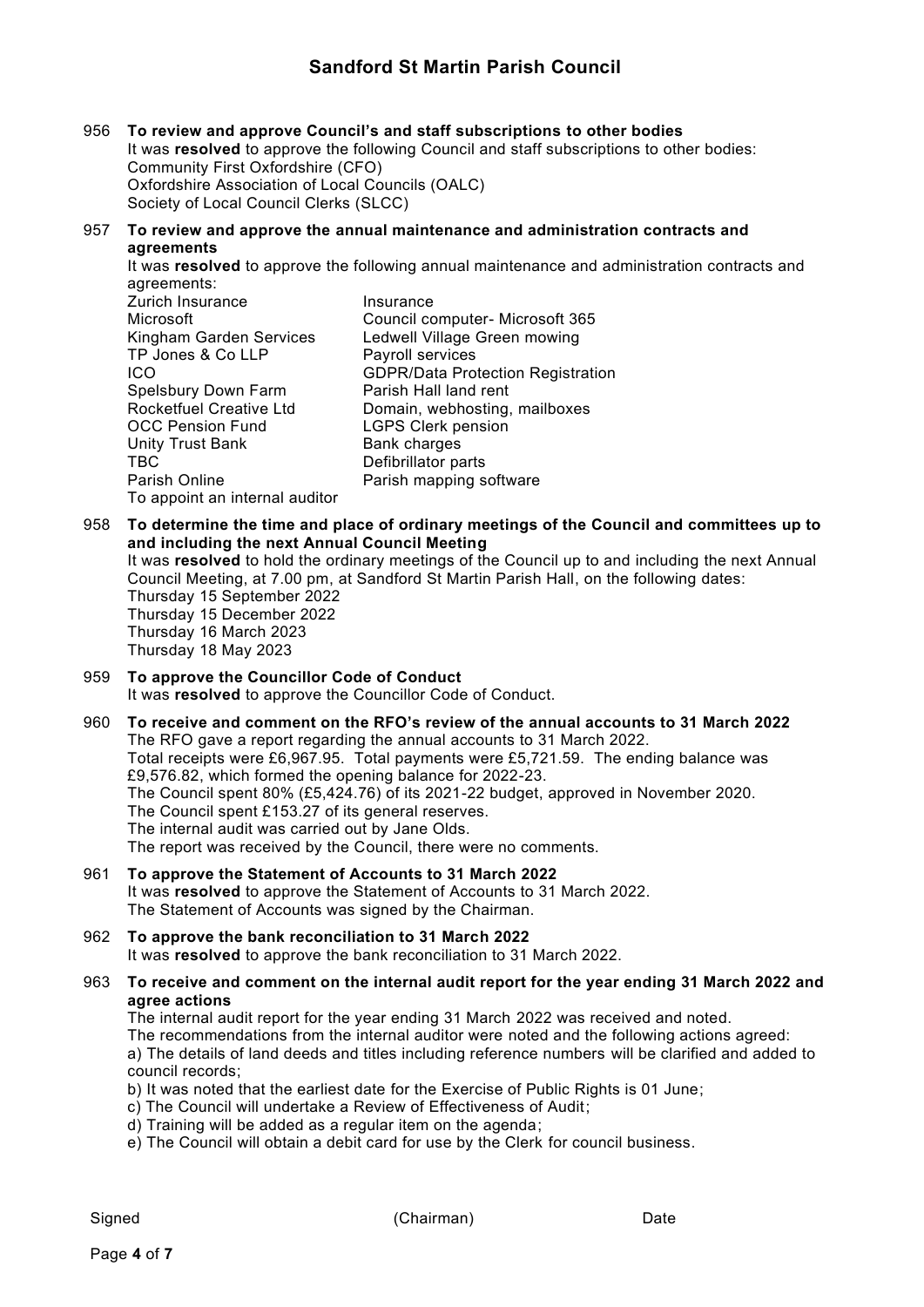964 **To complete and sign the Annual Governance Statement for the year ending 31 March 2022** The Annual Governance Statement for the year ending 31 March 2022 was completed by the Council.

It was **resolved** to sign the Annual Governance Statement for the year ending 31 March 2022. The Statement was signed by the Chairman and the Clerk.

#### 965 **To approve and sign the Accounting Statements for the year ending 31 March 2022** It was noted that the RFO had signed the Accounting Statements. It was **resolved** to approve the Accounting Statements for the year ending 31 March 2022. The Accounting Statements were signed by the Chairman.

### 966 **To approve the Certificate of Exemption – AGAR 2021-2022**

It was **resolved** to certify that the Council is exempt from the requirement to have a limited assurance review or to submit an Annual Governance and Accountability Return to the external auditor.

It was **resolved** to approve the signing of the Certificate of Exemption – AGAR 2021-2022. The Certificate of Exemption was signed by the Chairman and the Clerk.

#### 967 **To set the date of the commencement of the Exercise of Public Rights**

The Clerk advised that this period needs to be 30 working days and include the first ten working days in July. The Clerk proposed 01 June 2022 as the commencement date, with the end date being 14 July 2022. These dates were checked for compliance. It was **resolved** to approve 01 June 2022 as the commencement date of the Exercise of Public Rights, with the end date being 14 July 2022.

968 **To appoint an internal auditor for the current financial year** It was **resolved** to appoint Jane Olds as the internal auditor for the current financial year ending 31 March 2023.

# 969 **To approve the Scheduled Payments List and suppliers for the year to May 2023**

It was **resolved** to approve the following Scheduled Payments for the year to May 2023:

Clerk Salary Monthly HMRC NI/PAYE Monthly Clerk pension Monthly TP Jones & Co LLP Payroll **Payroll** Payroll **Contract Contract Contract Contract Contract Contract Contract Contract Contract Contract Contract Contract Contract Contract Contract Contract Contract Contract Contract Contra** SLCC Clerk membership (part) Annually OALC Annual membership Annually Community First Oxon Annual subscription Annually Spelsbury Down Farm Parish Hall land rent Annually Zurich Insurance Annually Rocketfuel Creative Ltd Domain renewal Annually Rocketfuel Creative Ltd Webhosting/software updates Annually ICO Data protection fee Annually Kingham Garden Servcies Ledwell Green mowing Monthly during season<br>Jane Olds Monternal audit Monternal Annually Internal audit **Annually** Microsoft 365 subscription Annually

# 970 **To approve the direct debits and standing orders for the year to May 2023** It was **resolved** to approve the following direct debits and standing orders for the year to May 2023:

Clerk Salary (max 18 hours/month) Monthly – Standing Order ICO Data protection fee Annually – Direct Debit

971 **To approve grants and donations for the year to 31 March 2023** It was **resolved** to approve the following grants and donations for the year to 31 March 2023: Sandford St Martin churchyard £500 £250 in May, £250 in October Our Bus Bartons £500 £250 in May, £250 in October Barton Bulletin **E75** 

### 972 **To approve the Action Plan for 2022-2023** It was **resolved** to approve the Action Plan for 2022-2023.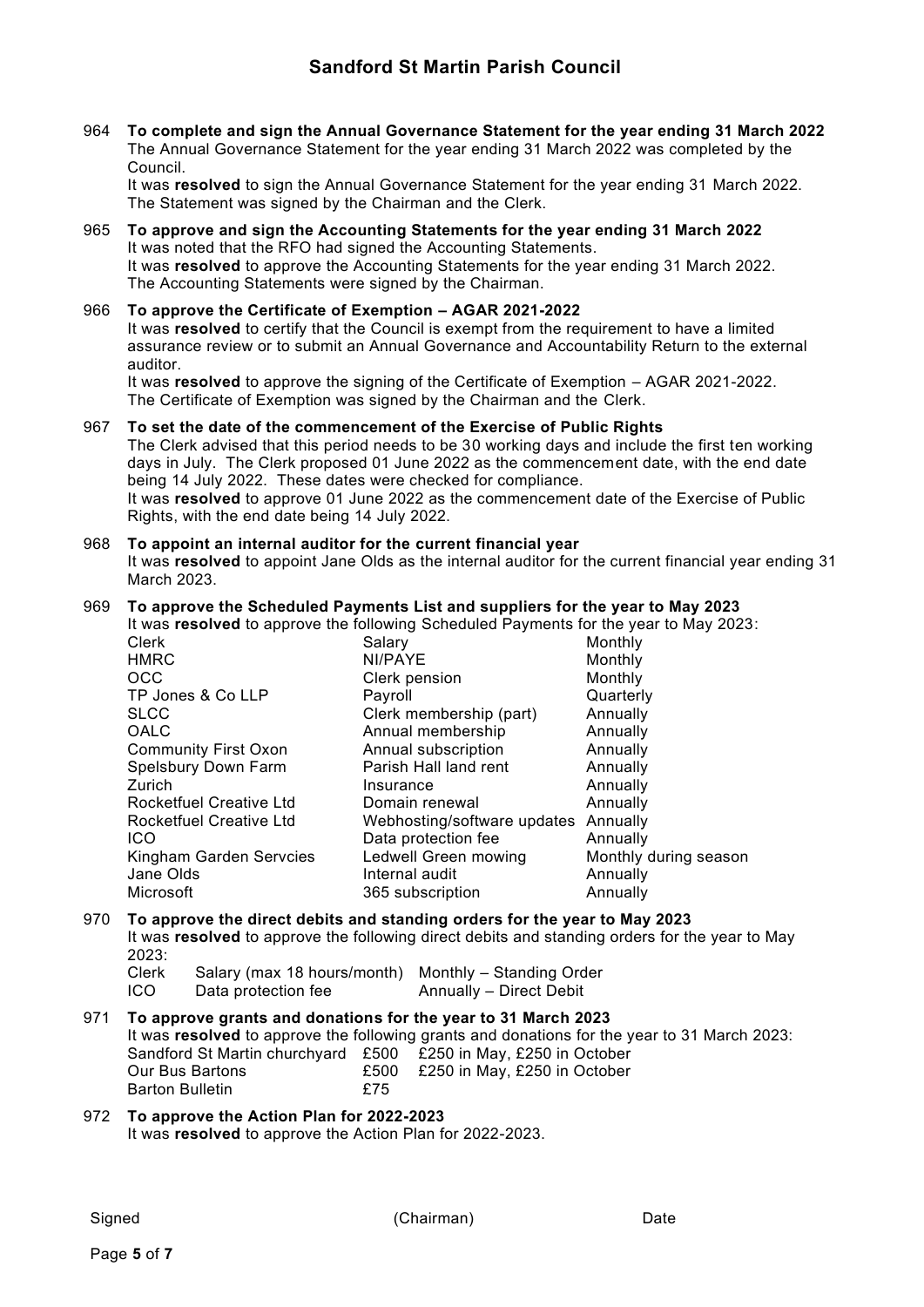## 973 **To ratify expenditure since the last meeting**

|     | It was resolved to approve the following: |                             |         |            |  |  |
|-----|-------------------------------------------|-----------------------------|---------|------------|--|--|
|     | Clerk salary                              | March 2022                  |         | chq 100696 |  |  |
|     | <b>HMRC</b>                               | PAYE/NI March 2022          |         | chq 100697 |  |  |
|     | Clerk pension                             | March 2022                  |         | chq 100698 |  |  |
|     | TP Jones & Co                             | Payroll Jan-Mar 2022        | £58.50  | chq 100694 |  |  |
|     | Our Bus Barton                            | Donation                    | £250.00 | chq 100695 |  |  |
| 974 | To approve current expenditure            |                             |         |            |  |  |
|     | It was resolved to approve the following: |                             |         |            |  |  |
|     | Jane Olds                                 | Internal audit              | £190.00 | chq 100702 |  |  |
|     | Anne Ogilvie                              | Reimbursement of expenses   | £50.17  | chq 100703 |  |  |
|     | Anne Ogilvie                              | Litter pickers, hi-viz vest | £43.50  | chq 100704 |  |  |
|     | Clerk salary                              | April 2022                  |         | chq 100700 |  |  |
|     | <b>HMRC</b>                               | PAYE/NI April 2022          |         | chq 100701 |  |  |
|     | <b>OCC Pension Fund</b>                   | April 2022                  |         | chq 100699 |  |  |
|     | <b>OCC Pension Fund</b>                   | May 2022                    |         | chq 100705 |  |  |
|     |                                           |                             |         |            |  |  |

975 **To instruct bank signatories to sign the approved payments or process the bank transfers** It was **resolved** to instruct the bank signatory to sign the approved payments.

- 976 **To note monies received** WODC £3.553.50 1<sup>st</sup> half of precept
- 977 **To receive update of current status of bank account** Current account as of 27 April 2022 - £13,572.44.
- 978 **To approve the budget update** The budget update to 30 April 2022 was reviewed. It was noted that 4% of the budget had been spent. It was **resolved** to approve the budget update to 30 April 2022.

979 **To approve the bank reconciliation** It was **resolved** to approve the bank reconciliations of 25 March 2022 and 27 April 2022.

### 980 **To approve the finance update**

The finance update was reviewed. Receipts - £3,553.50 Payments - £272.73 Balance - £12,857.59 It was **resolved** to approve the finance update to 14 May 2022.

### 981 **To approve the reserve update** The reserves were reviewed. Earmarked reserves as of 14/05/22 - £200.00 General reserves as of 14/05/22 - £9,376.82 It was **resolved** to approve the reserve and earmarked reserve update report.

- 982 **To consider setting up a current account with Unity Trust Bank and agree users** It was **resolved** to set up a current account with Unity Trust Bank. It was **resolved** to set up the Clerk as an authorised user, and set up Cllrs Catling, North, Rowe, Smith and Wheeler-Booth as signatories.
- 983 **To consider applying for a debit card via Unity Trust Bank for the Clerk and agree actions** It was **resolved** to apply for a debit card linked to the Unity Trust current account for the Clerk.
- 984 **To consider Clerk and councillor training and agree actions** It was **resolved** to agree to pay 1/3 of the costs for the SLCC National Conference for the Clerk. It was **resolved** to defer the consideration of other training until the September council meeting.

#### 985 **To receive items for information only** a. Consultation – Steeple Barton / Westcote Barton & Enstone – proposed 20 mph & other speed limits – Response by 09/06/22 It was agreed to give delegated authority to the Clerk to respond on the Council's behalf.